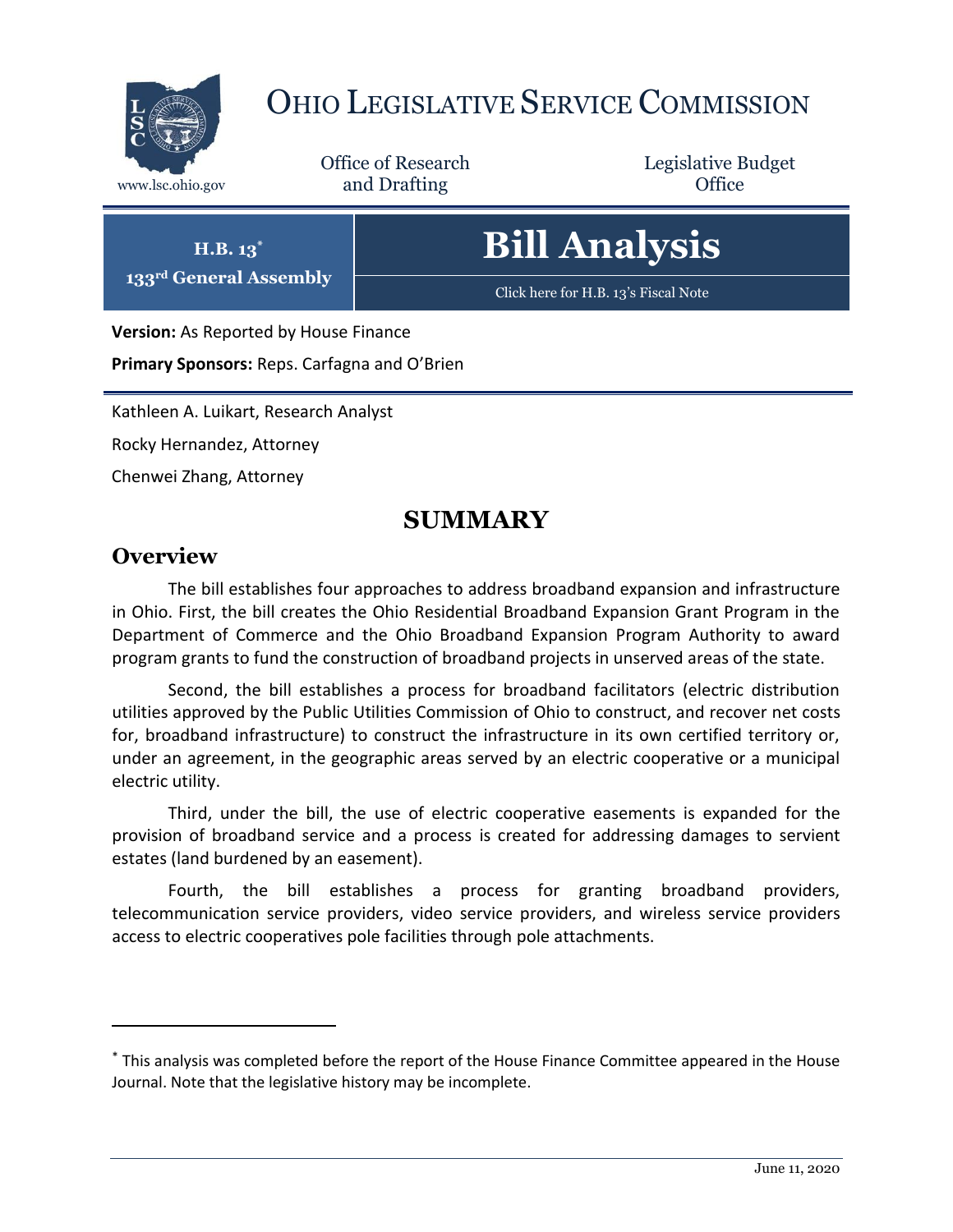## **Ohio Residential Broadband Expansion Grant Program**

- Creates the Ohio Residential Broadband Expansion Grant Program (grant program) within the Department of Commerce (Department).
- **E** Requires the Department to receive and review applications for program grants and send completed applications to the Broadband Expansion Program Authority for review and award of "program grant" money for eligible projects under the grant program.
- Specifies that an eligible project may not proceed unless the Authority awards the project a program grant.
- Requires a broadband provider to construct last mile broadband infrastructure after receiving a program grant award.

#### **Grant program definitions**

- Defines "broadband provider" as a telecommunications service provider, satellite broadcasting service provider, or a wireless service provider that is capable of providing tier one or tier two service; or a video service provider, but not a governmental or quasigovernmental entity.
- Categorizes broadband service as retail wireline or wireless broadband service capable of delivering internet access speeds of at least:
	- $\Box$  10, but less than 25 megabits per second downstream and at least 1 but less than 3 megabits per second upstream for "tier one broadband service" (tier one service); and
	- 25 megabits per second downstream and 3 megabits per second upstream for "tier two broadband service" (tier two service).
- **Defines "broadband funding gap" as the difference between the total amount of money** a broadband provider calculates is necessary to construct the last mile of a specific broadband network and the total amount the provider has determined is the maximum amount that is cost effective for the provider to invest in last mile construction for that network.
- **•** Defines "eligible project" as a project to provide tier two service access to residences in an unserved area or tier one area of a municipal corporation or township that is eligible for funding under the bill.
- Defines "unserved area" as an area without access to tier one service or tier two service, excluding an area where construction of a network to provide tier one service or tier two service is in progress and is scheduled to be completed within a two-year period.
- **•** Defines "last mile" as the last portion of a physical broadband network that connects an eligible project to the broader network used to provide tier two service to which all of the following apply:

As Reported by House Finance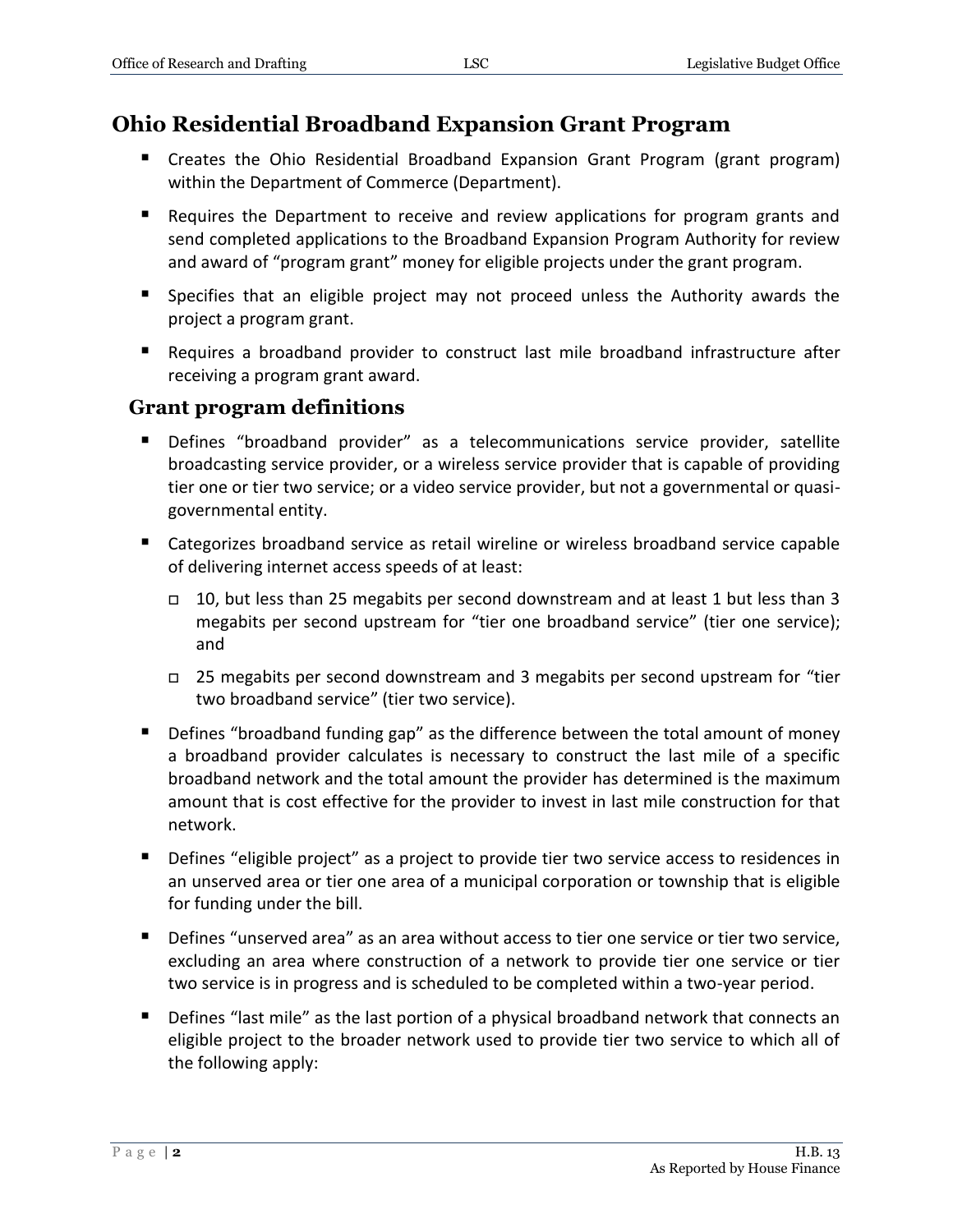- It includes other network infrastructure in the last portion of the network that is needed to provide tier two service to residences as part of an eligible project, but that does not include any portion of the network infrastructure that is outside of the last portion;
- It is not required to be, or limited to, a specific distance measurement of one mile or any other specific distance.
- Defines "tier one area" as area that has access to tier one service but not tier two service and includes an area where construction of a network to provide tier one service is in progress and is scheduled to be completed within two years, but excludes an area where construction of a network to provide tier two service is in progress and is scheduled to be completed within two years.

## **Broadband Expansion Program Authority**

- Creates the Broadband Expansion Program Authority (Authority) within the Department and exempts the Authority from being an agency for purposes of Ohio's Agency Sunset Review Law.
- Names as Authority members the Director of Commerce and the Chief Investment Officer of JobsOhio or their designees, the designation of whom must be in writing, and three appointed members, to serve four-year terms with reappointment permitted, with the Speaker of the House, the Senate President, and the Governor each making one appointment.<sup>1</sup>
- Specifies that appointed Authority members must have broadband infrastructure and technology expertise, but may not be affiliated with or employed by the broadband industry or be in a position to benefit from a program grant.
- Provides the appointed members compensation in the form of reimbursement of necessary and actual expenses.
- **Provides a monthly stipend for each appointed member, except that an appointed** member that also serves as a state administrative department head will not receive the stipend.

 $\overline{a}$ 

<sup>&</sup>lt;sup>1</sup> Section 27, Article II of the Ohio Constitution (Section 27) states that "no appointing power shall be exercised by the General Assembly." The Ohio Supreme Court has interpreted Section 27 as prohibiting the General Assembly from appointing "public officers." A public officer is an officer created by law that exercises some portion of the sovereign power. State ex rel. Herbert v. Ferguson, 142 Ohio St. 496 (1944). "Sovereign power" includes if an appointee is "empowered to act in those multitudinous cases involving business or political dealings between individuals and the public, wherein the latter must act necessarily through an official agency." State ex rel. Landis v. Bd. of Commissioners of Butler County, 95 Ohio St. 157 (1917). The Authority might be considered to be exercising sovereign power through the decisions it must make regarding program grants.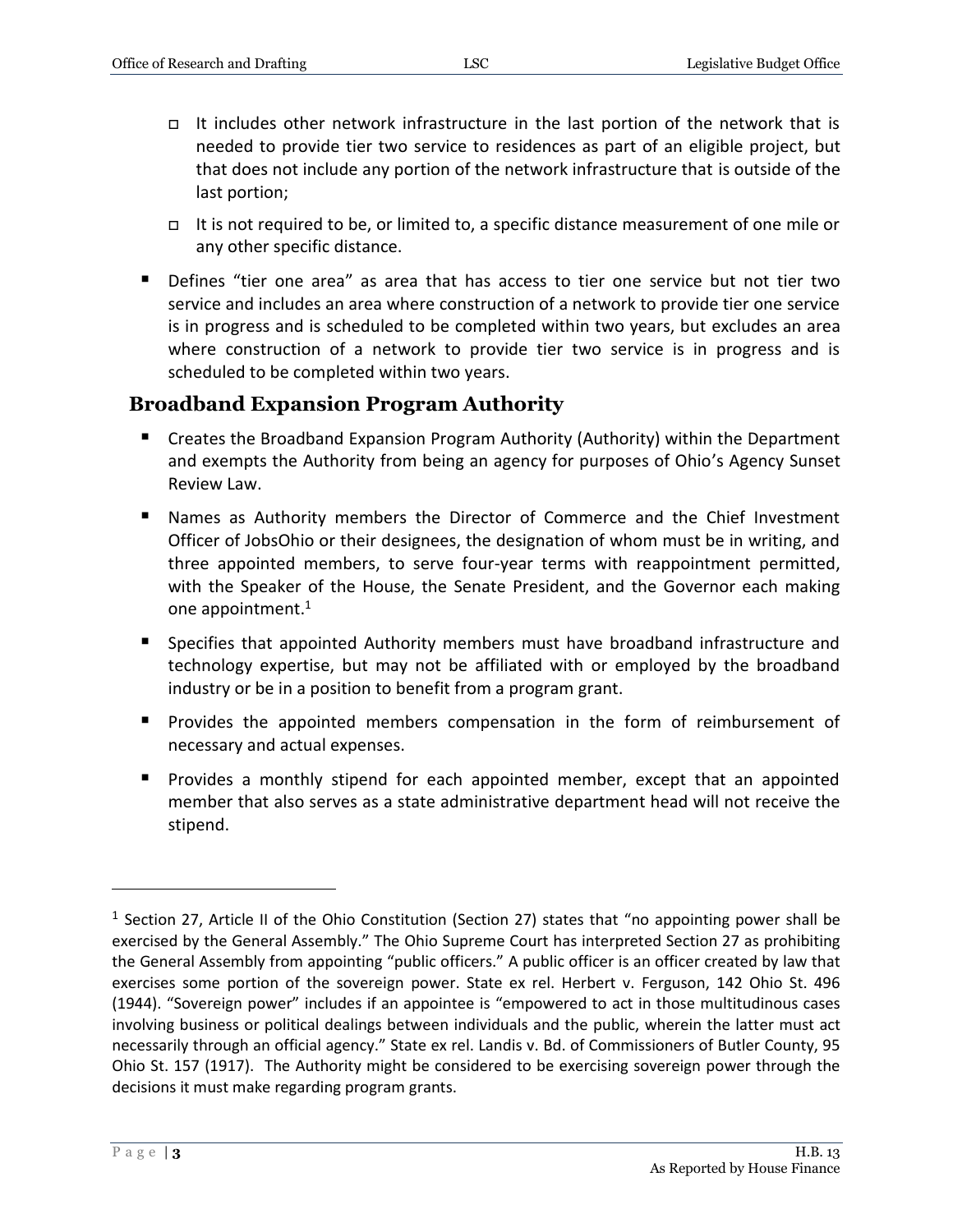- Requires the monthly stipend to be calculated such that it qualifies each appointed member for one year of service credit with the Ohio Public Employees Retirement System (OPERS) for each year of the appointed member's four-year term, but specifies that the service credit may not be considered for determining health care coverage if offered by OPERS.
- **Provides for appointment of the chairperson and vice-chairperson, filling vacancies,** conducting meetings, including conducting meetings electronically, and voting requirements.
- Requires the Authority to conduct hearings and to do several tasks, including for example, to monitor the grant program by tracking details for annual applications and annual program grants and to continually examine, and propose updates to, any broadband plan provided by law enacted by the General Assembly or by Executive Order issued by the Governor.
- Requires the Authority to make an annual report by December 1 to the Governor and General Assembly regarding its hearings, monitoring, examination, review, and various other duties regarding broadband service in Ohio and to make the report available on the Department's website.<sup>2</sup>
- **Prohibits the Authority from disclosing any proprietary or trade secrets in the report.**

## **Application process for program grants**

- **Permits a broadband provider to apply for a program grant for an eligible project.**
- Requires the application form to include a statement informing the applicant that failure to comply with the grant program or to meet required tier two service proposed in the application may require the refund of all or a portion of the program grant awarded for the project.
- **Permits applications to be submitted in person or by certified mail or email, or uploaded** to a designated Department website for applications.
- Requires applications to include several items including, for example, the location and a description of the project, a letter of intent that a broadband provider will provide access to the service, the amount of the broadband funding gap and the state funds amounts requested, and the broadband speeds planned for the project.
- **Provides that an application is ineligible for a program grant if:** 
	- It proposes to provide tier two service where already available; or

 $\overline{a}$ 

 $<sup>2</sup>$  It appears this annual report (R.C. 188.10) is separate from the annual report that focuses entirely on</sup> the grant program (R.C. 188.76), with the result that the Authority must make two annual reports. See "**Authority grant program report**" below)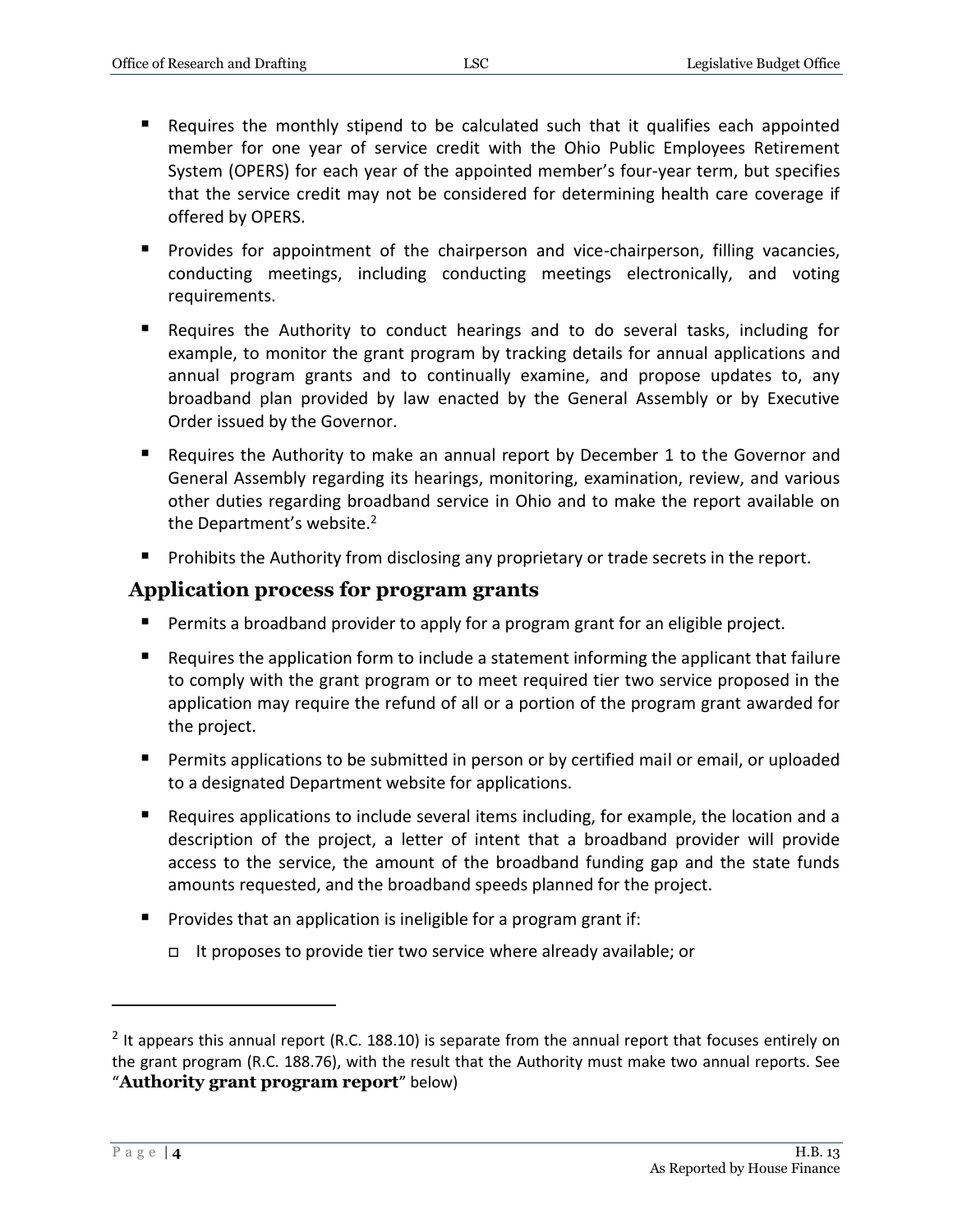- In the proposed area, construction of tier two service is in progress and (1) is being constructed without program funding by the broadband provider that submitted the application or (2) is scheduled to be completed by another provider not later than two years after the date of a challenge to the application.
- Requires the Department to accept applications for program grants each fiscal year and to fund program grants until funds for the fiscal year are no longer available.
- Requires applications to be accepted during not more than two 60- to 90-day submission periods each fiscal year as specified by the Authority.
- After receiving notice from the Department that a broadband provider's application is incomplete, permits the provider to complete and refile the application before the end of the submission period or not more than 14 days after the period ends, if the Department grants an extension for good cause shown.

## **Proprietary and trade secret information**

 Requires the Department to review information and documents submitted (in an application or project challenge) by a broadband provider to determine whether it is proprietary or a trade secret and to keep the information and documents confidential unless the Department finds that it is not proprietary or a trade secret and therefore is not confidential.

## **Financial assurance condition for receiving grants**

**Permits the Authority to require a broadband provider that is awarded a program grant** to provide a performance bond, letter of credit, or other financial assurance acceptable to the Authority before construction begins.

## **Department application website**

 Requires certain grant program and application information, except for denied applications, to be published on the Department website, including the list of residential addresses included with completed program applications, all other information included with applications that is not confidential, and status updates of applications regarding Authority decisions regarding project challenges.

## **County-requested solicitations for broadband providers**

- **Permits a board of county commissioners, by resolution, to request the Department to** solicit applications from broadband providers for program grants for eligible projects in the municipal corporations and townships of the county.
- Requires a solicitation request to identify, to the extent possible, the residential addresses in unserved or tier one areas of the county, provide a point of contact for the county, municipal corporations, and townships where the addresses are located, and include any helpful relevant information, documents, or materials for the application.
- **E** Requires the Department to solicit applications for program grants if a county makes a request and not later than seven days after receiving a request, to make it and the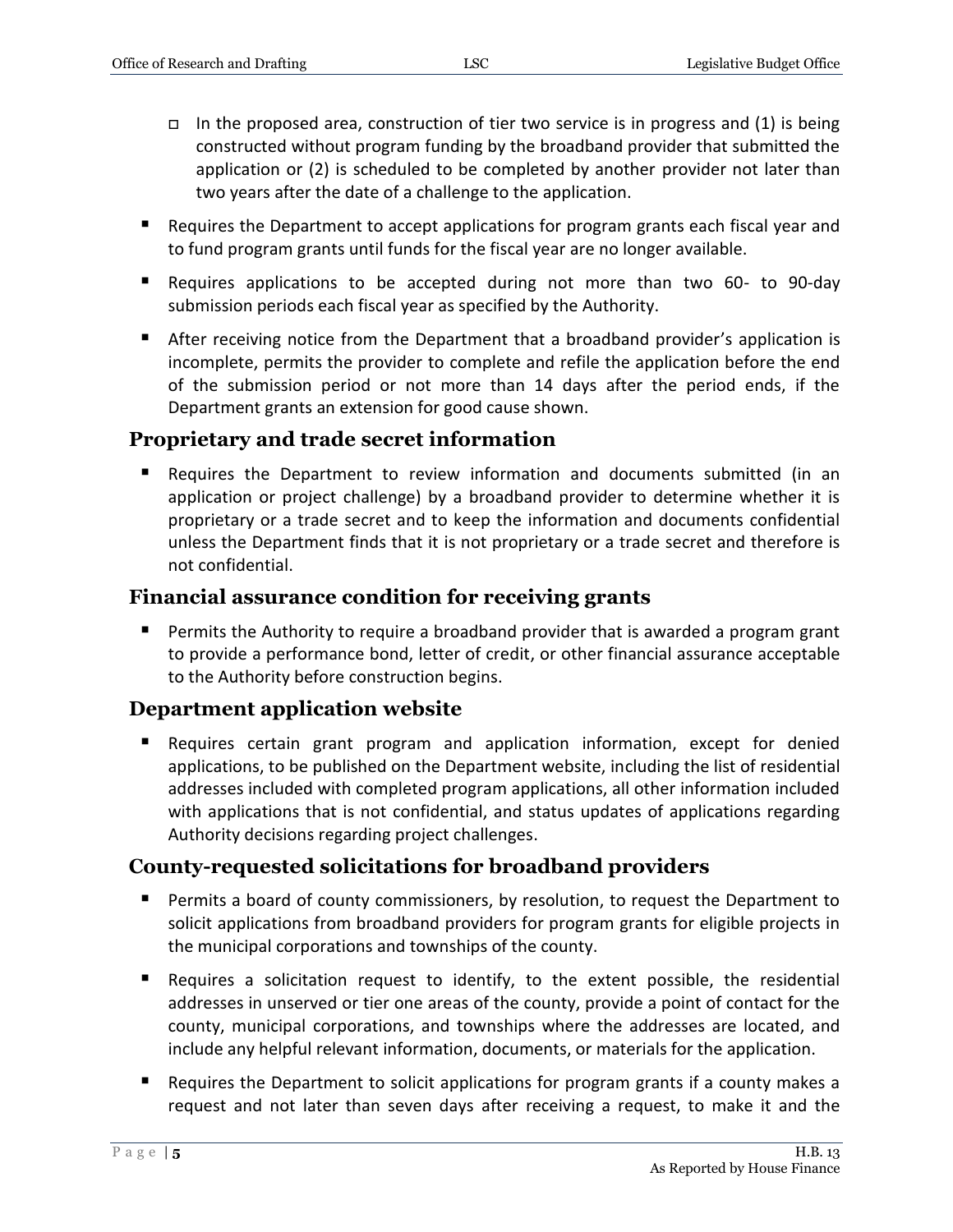accompanying information available for review on the Department website for up to two years.

- **Specifies that an application for a program grant made in response to a county request** must fully comply with all grant program requirements and that nothing in the county request provides relief from compliance with any grant program requirement.
- **Specifies that the Department is not responsible for a broadband provider's failure to** respond to a county-requested solicitation made by the Department or to submit an application.

## **Project challenge process**

- Permits a broadband provider that provides tier two service within or directly adjacent to an eligible project to challenge, in writing, all or part of a completed application for a program grant not later than 65 days (or longer if an extension is granted) after the close of the submission period (or extension period).
- Requires the challenging broadband provider (challenging provider) to provide, by certified mail, a written copy of the challenge to the broadband provider that submitted the application (applicant provider) and the Authority.
- **S** Specifies that for a challenge to succeed, a challenging provider must provide sufficient evidence to the Department demonstrating that all or part of a project under the application is ineligible for a grant by:
	- Disputing that the eligible project contains unserved or tier one areas; and
	- Attesting to the challenging provider's existing or planned offering of tier two service to all or part of the eligible project.
- Permit a challenging provider to demonstrate that all or part of a project under an application is ineligible for a program grant, by presenting shapefile data, residential addresses, maps, or similar geographic details, but not census block or census tract level data.
- Permits the Authority to suspend all or part of a challenged application or reject the challenge and approve the application, and requires the Authority to notify the applicant provider and the challenging provider of its decisions by providing a copy of the decision by certified mail or email.
- Requires the Authority to allow an applicant provider 14 days (unless an extension of another 14 days is granted for good cause shown) to revise and resubmit its application if the Authority upholds all or part of a challenge and to provide a copy or the revised application to the Authority and the challenging provider by certified mail or email or by uploading it to the Department website.
- **Prohibits the applicant provider from revising the application to expand the original** application's scope or impact or to add any new residential addresses.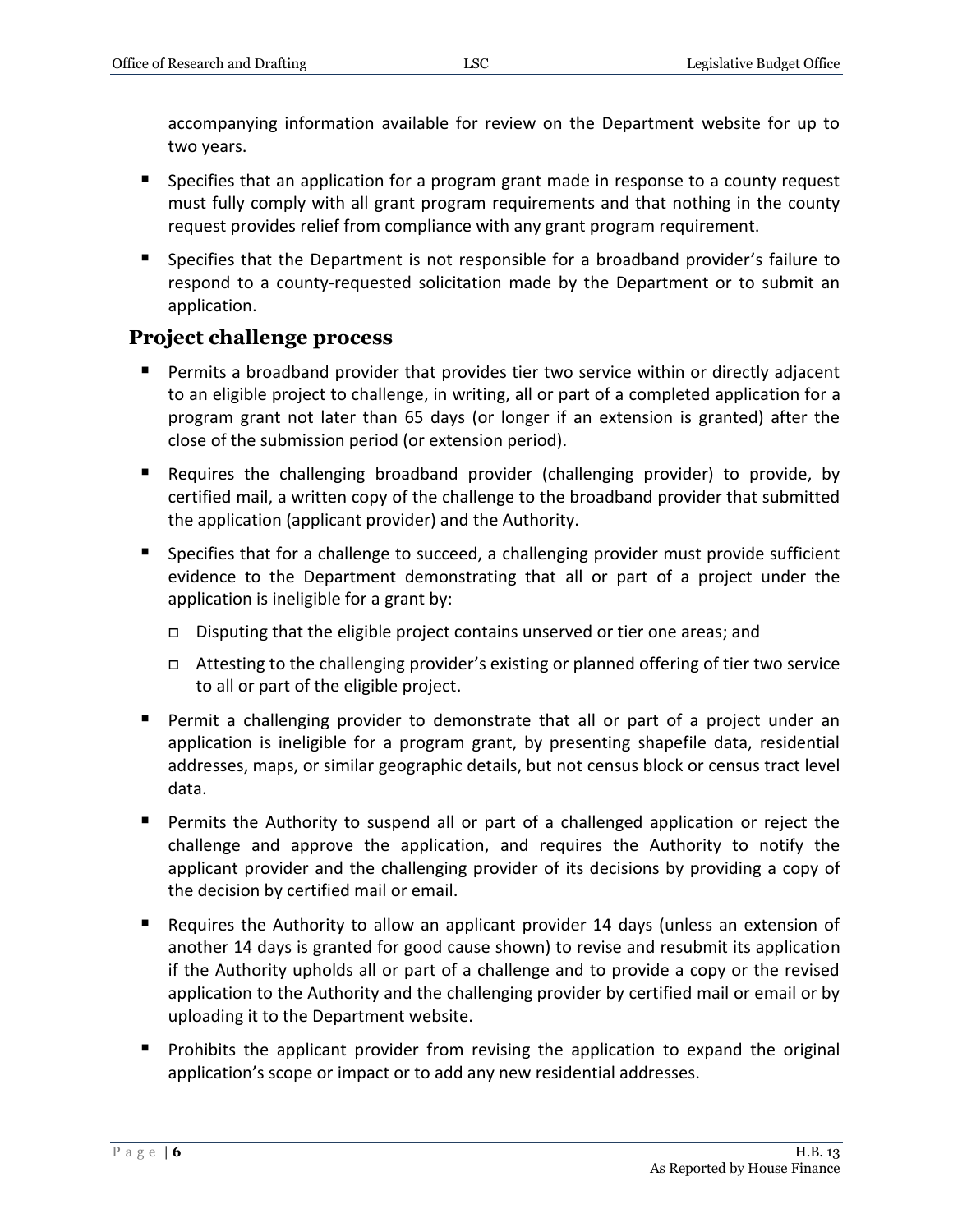Specifies that an application is considered to be withdrawn if an applicant provider fails to respond to an Authority notification or to revise an application to the Authority's satisfaction.

#### **Scoring system**

- Requires the Department, in consultation with the Authority, to establish a weighted scorning system to evaluate and select applications for program grants and make it available on the Department website.
- **Specifies that the scoring system must prioritize applications according to certain factors** listed in order from highest to lowest and, as an example, lists the highest two factors as eligible projects in unserved areas, rather than tier one areas and eligible projects located in distressed areas.
- **Allows the Authority to consider, after the weighted factors, any other factors it** determines reasonable, appropriate, and consistent with facilitating the economic deployment of tier two service to unserved or tier one areas.
- **Prohibits the Authority, when awarding program grants, from considering:** 
	- □ Proposed project conditions that require open access networks or that establish a specific rate, service, or other obligation not specified in the grant program; or
	- $\Box$  Factors that would constrain the broadband provider from offering or providing tier two service as is offered by other broadband providers in Ohio without grant program funding.

#### **Program grant awards**

**Requires the Authority to award program grants after reviewing applications sent to it,** considering all regulatory obligations under the law, and basing the awards on the scoring system and to notify the broadband providers that submitted applications upon making the awards.

#### **Funding for program grants**

- Creates the Ohio Residential Broadband Expansion Grant Program Fund in the state treasury to be used by the Department exclusively for program grants.
- Requires the transfer of \$20 million from the Facilities Establishment Fund in the Development Services Agency to the Ohio Residential Broadband Expansion Grant Program Fund in the Department of Commerce on July 1, 2020, or as soon as possible thereafter, and appropriates the transferred amount for fiscal year 2021.

#### **Funding from video service providers (VSPs)**

**Permits a broadband provider to enter into an arrangement to designate video service** provider (VSP) fees remitted by the provider for contribution towards an eligible project's broadband funding gap if: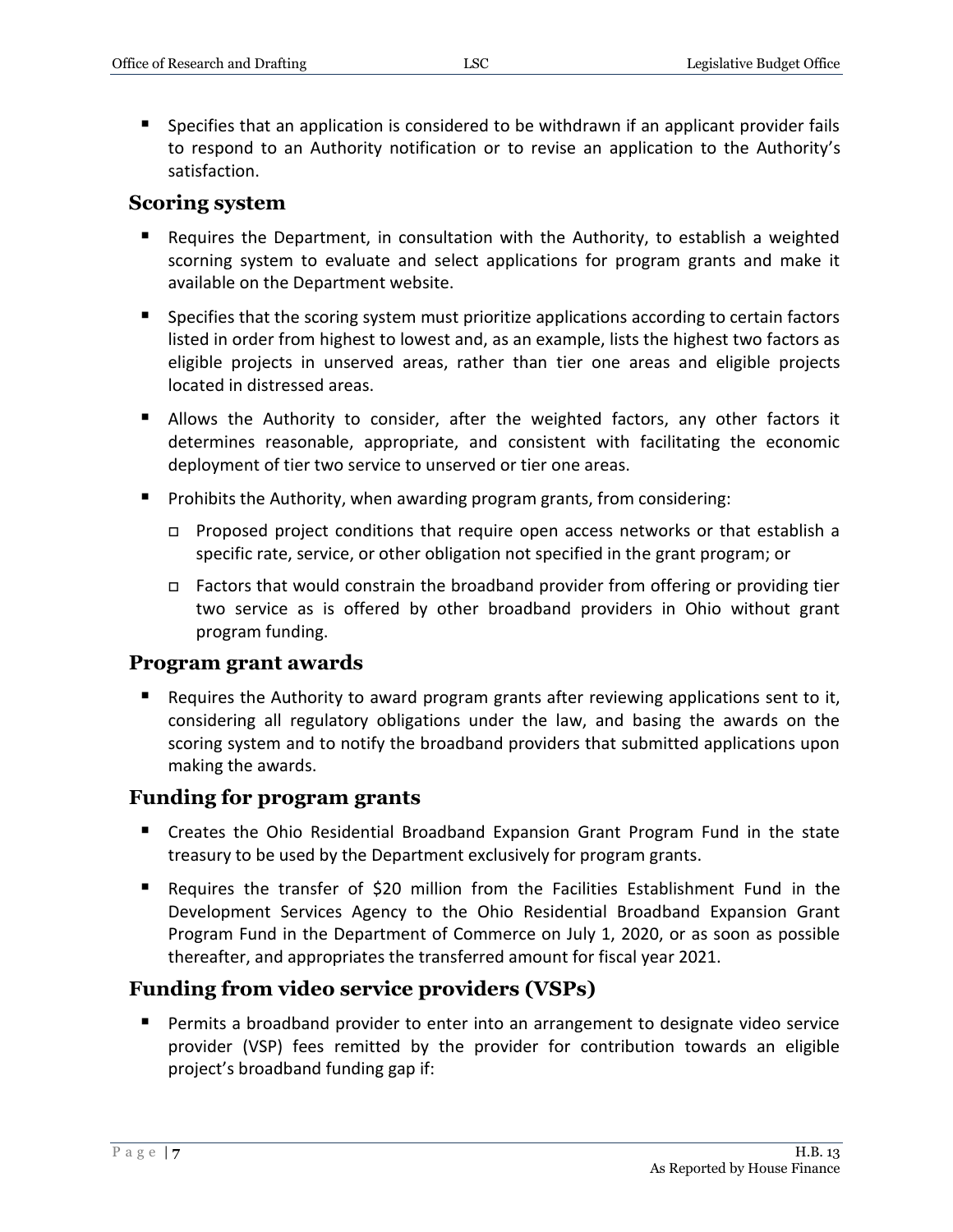- $\Box$  The provider is a VSP that collects and remits VSP fees to one or more legislative authorities in which an eligible project is located; and
- $\Box$  The arrangement is entered into by mutual consent with the legislative authorities.
- **Specifies that, under the alternate payment term arrangements made with a VSP, unless** otherwise negotiated, the participating legislative authorities in which the eligible project is located must assume all financial responsibility for all of the eligible project costs incurred by the broadband provider prior to completion of the project or award of a program grant.

#### **Funding from special assessments**

 Permits a municipal corporation, county, or township to fund a portion of the broadband funding gap for an eligible project through a property tax assessment made by the municipal corporation, county, or township.

#### **Distribution of grant funds**

- Requires up to 30% of the program grant to be disbursed before project construction begins, up to 60% of the program grant to be disbursed periodically over the course of the project construction according to Department rules, and the remaining portion to be disbursed not later than 60 days after notification that construction is complete.
- **Permits the Department to withhold payments for failure to meet at least the minimum** broadband service speeds required under the bill until the speeds are achieved.

#### **Speed verification**

- Permits the Department, through an independent third party, to conduct speed verification tests of an eligible project that receives a program grant.
- Requires speed verification tests to occur after project construction is complete but prior to the final grant disbursement and at any time during the reporting period (See **Grant award reports**, below), after receiving a complaint about a residence that is part of the eligible project.
- Requires the speed verification tests to be conducted on at least two days at two different times each day.

#### **Program noncompliance**

- Requires the Department to (1) notify a broadband provider if the provider, after receiving a program grant, has not complied with program requirements and (2) provide the provider the opportunity to explain or cure the noncompliance.
- **Permits the Department to require the broadband provider to refund (1) an amount of** the program grant award as the Department determines and (2) to the appropriate municipal corporation, county, or township, the entire amount of general revenue funds or other discretionary funds they contributed toward the broadband funding gap.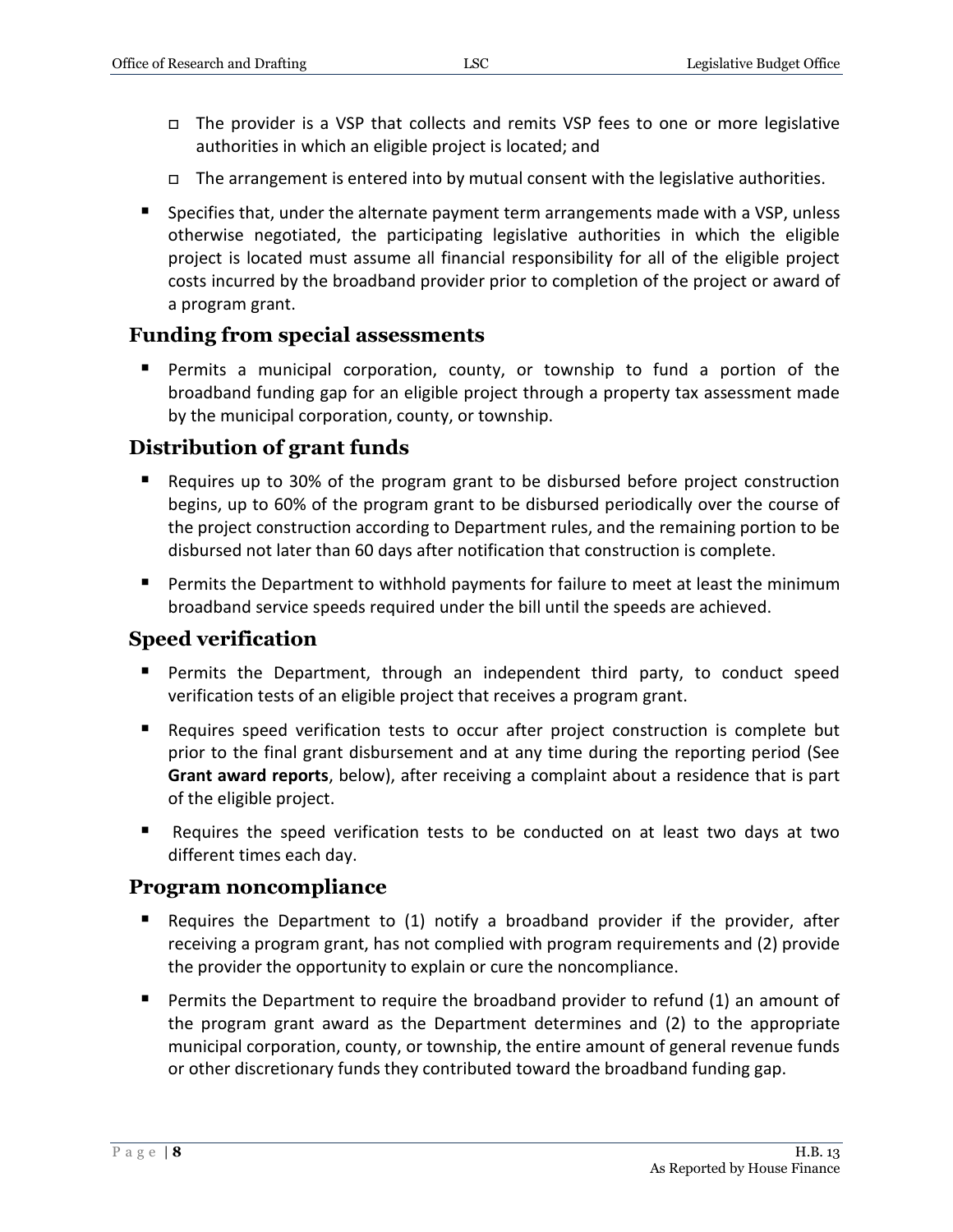Requires the broadband provider to pay the refund for noncompliance, or failure to explain or cure the noncompliance, not more than 30 days after the Department determines that a refund must be paid.

#### **Grant award reports**

- Requires each broadband provider that receives a program grant to submit:
	- An annual progress report on the status of the deployment of the broadband network for which the grant was awarded; and
	- □ An operational report with the Department not later than 60 days after the project's completion and annually for another four years.
- Requires broadband provider reports to include an account of how program grant funds have been used, the progress toward fulfilling the objectives for which the grant was awarded and, to include, at a minimum, the following:
	- $\Box$  The number of residences accessing tier two service as a result of the eligible project;
	- $\Box$  The number of commercial and residential entities not funded directly by the grant program but accessing tier two service as a result of the eligible project;
	- $\Box$  The upstream and downstream speed of the broadband service provided;
	- $\Box$  The average price of broadband service;
	- The number of broadband service subscriptions attributable to the program grant.
- Requires broadband provider reports to be in a Department prescribed format and publicly available on the Department website.
- **Permits the Department to set report due dates and for good cause shown, to grant due** date extensions.

#### **Authority grant program report**

- Requires the Authority to complete an annual report that evaluates the grant program's success, includes certain program information and the findings and recommendations agreed to by a majority of Authority members and to include the evaluation, findings, and recommendations in its annual report required by law of all state departments.
- Requires the Authority to publish the report on the Department website and to provide the report to the Governor and the General Assembly by December 1 each year.

## **Broadband infrastructure ownership rights**

- Specifies that nothing in the bill:
	- $\Box$  Entitles the state, Department, Authority, or any other governmental entity to any ownership or other rights to broadband infrastructure constructed by a broadband provider pursuant to a program grant for an eligible project; or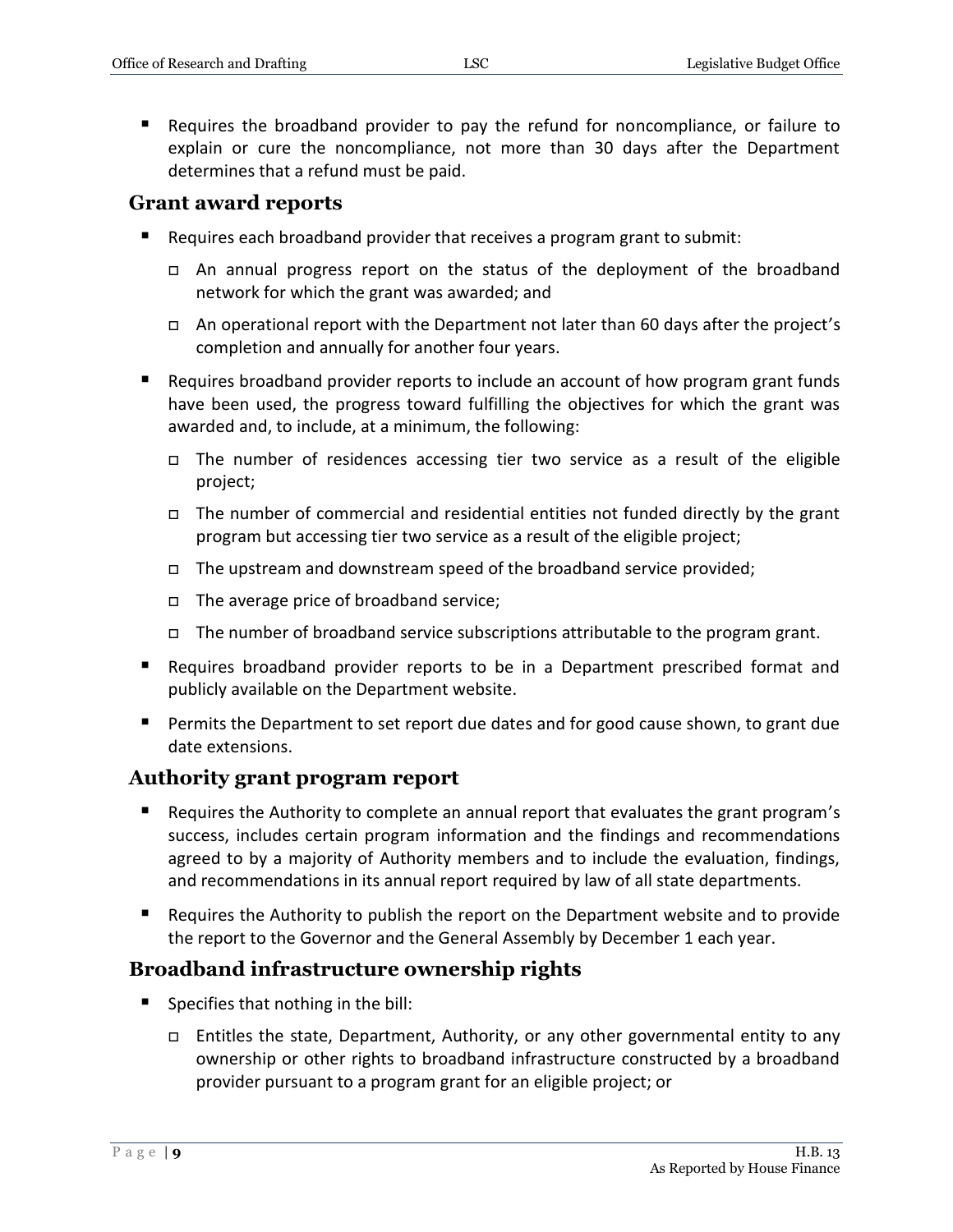$\Box$  Prevents the assignment, sale, change in ownership, or similar transaction for that infrastructure and specifies that no such transaction relieves the successor of obligations under the bill.

#### **Rules**

- Requires the Department to adopt rules for the grant program including rules for an application form and application procedures and procedures for periodic program grant disbursements.
- **Permits the Department to adopt rules that include additional application requirements;** procedures for, and circumstances under which, partial funding of application is permitted; procedures for Authority meetings, extension periods, and application challenges, hearings, and public comment; and procedures for county-requested solicitations for broadband providers.
- **Specifies that Department rules are not subject to certain provisions of Ohio law** governing review of agency rules regarding regulatory restrictions.

## **Broadband facilitators of broadband infrastructure**

- Specifies that it is the public policy of Ohio to facilitate the provision to broadband infrastructure under just and reasonable rates, terms, and conditions; facilitate broadband service in priority unserved areas in Ohio; provide access in such areas by facilitating the construction of broadband infrastructure; and not unduly favor or advantage any broadband provider.
- Permits a broadband facilitator to construct broadband infrastructure only in priority unserved areas located in the *facilitator's certified territory* on application to and approval by the PUCO (see "**Application for broadband infrastructure in certified territory**," below).
- Permits a broadband facilitator to construct broadband infrastructure in priority unserved areas in *the territory of an electric cooperative or a municipal electric utility* under an agreement that is based on mutually acceptable terms and provides for full and timely recovery of the facilitator's net infrastructure construction costs.
- Requires the electric cooperative or municipal electric utility to provide compensation to the broadband facilitator as specified in the agreement's terms and requires the EDU (in its capacity as a facilitator) to file a copy of the agreement with PUCO for review and approval as part of an application for broadband construction for an eligible project.
- States that nothing in the bill authorizes a broadband facilitator to construct, own, or operate broadband infrastructure to provide broadband services to retail customers or to provide services as an internet service provider or telecommunications service provider.
- Prohibits a broadband facilitator from constructing broadband infrastructure in a geographic area in which a broadband provider has received a program grant under the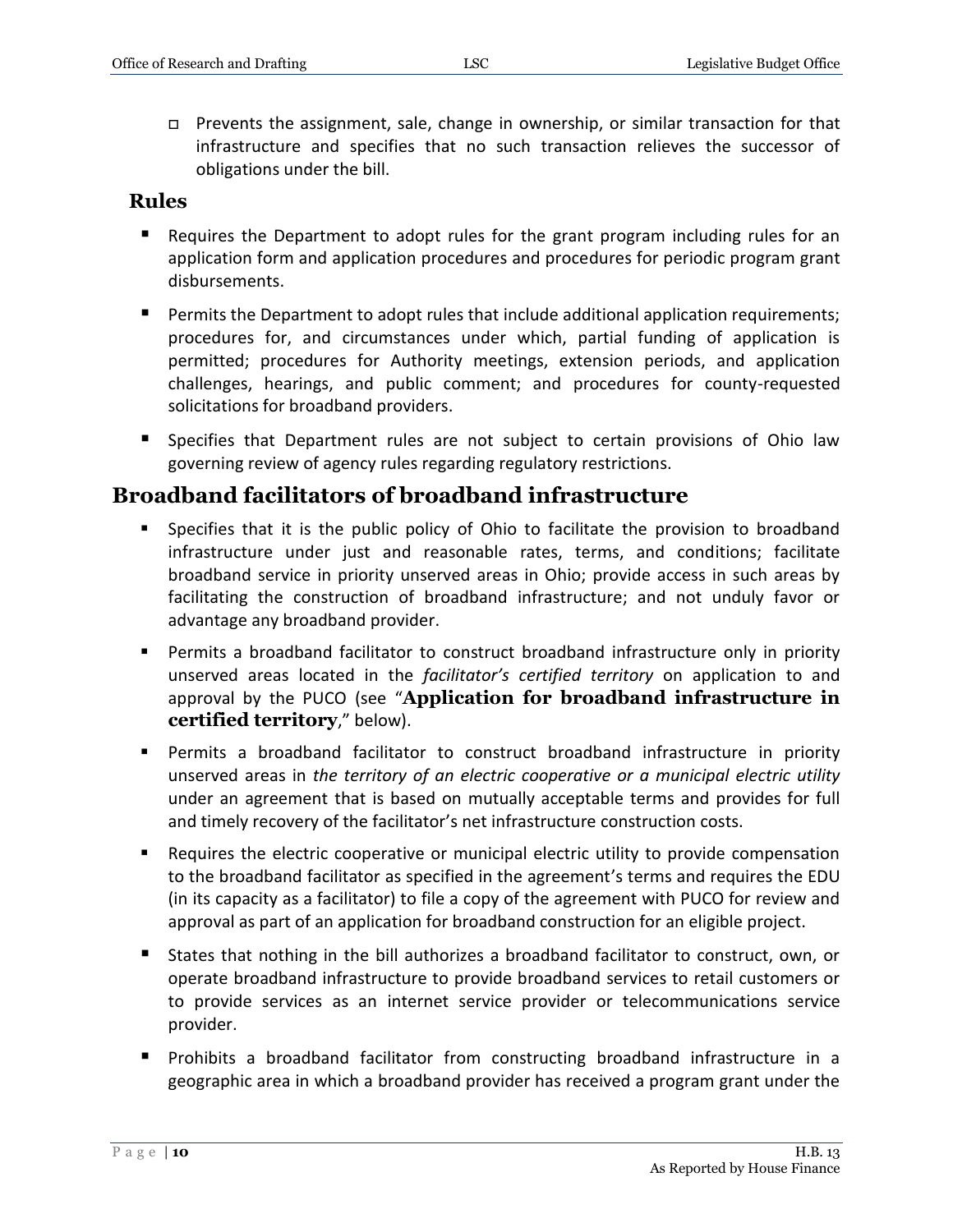Ohio Residential Broadband Expansion Grant Program, unless the provider does not construct the project that received the program grant.

## **Definitions**

- Defines "broadband facilitator" to mean an electric distribution utility (EDU) that applies to construct, and constructs, broadband infrastructure to serve priority unserved areas but does not offer or provide broadband service to retail customers.
- **Defines "broadband infrastructure" as any equipment, facilities, electronics, property,** and technology deployments used for the purpose of providing access to and transmitting broadband service.
- **Defines "broadband provider" to mean an entity capable of providing broadband service** that is a video service provider, telecommunications service provider, satellite broadcasting service provider, or wireless service provider.
- Specifies that "broadband provider" excludes a governmental entity, quasigovernmental entity, an EDU, a broadband facilitator, and any affiliate of an EDU or broadband facilitator.
- **Defines "broadband service" as high-speed internet access service capable of providing** a minimum download speed of 25 megabits per second and a minimum upload speed of 3 megabits per second.
- **Defines "eligible project" as a project to offer or provide broadband service to retail** customers in a priority unserved area.
- **Defines "last mile" as the portion of a physical broadband network, other than the** broadband facilitator's broadband infrastructure, that connects an eligible project to the broadband network used to provide broadband service.
- **Defines "last mile investment costs" to mean investment costs approved under the bill** for pole attachments and make-ready work.
- **•** Defines "make-ready work" to mean, as determined by the nature of the work required, "make-ready," "complex make-ready," or "simple make-ready" as those terms are defined in federal regulations.
- Defines "net cost" as costs for broadband infrastructure, including a carrying charge on capital investments that reflects a broadband facilitator's weighted average cost of capital, depreciation, amortization, accretion, tax and expenses, plus operation and maintenance expenses, less any income generated by leasing broadband infrastructure constructed under the bill.
- Defines "priority unserved area" as an unserved area in one of the 32 counties within the Appalachian region of Ohio that ranks in the top four Ohio counties when considering the number of unserved customers in the county, the cost per customer of serving unserved areas in the county, and other factors as specified in PUCO rules adopted under the bill.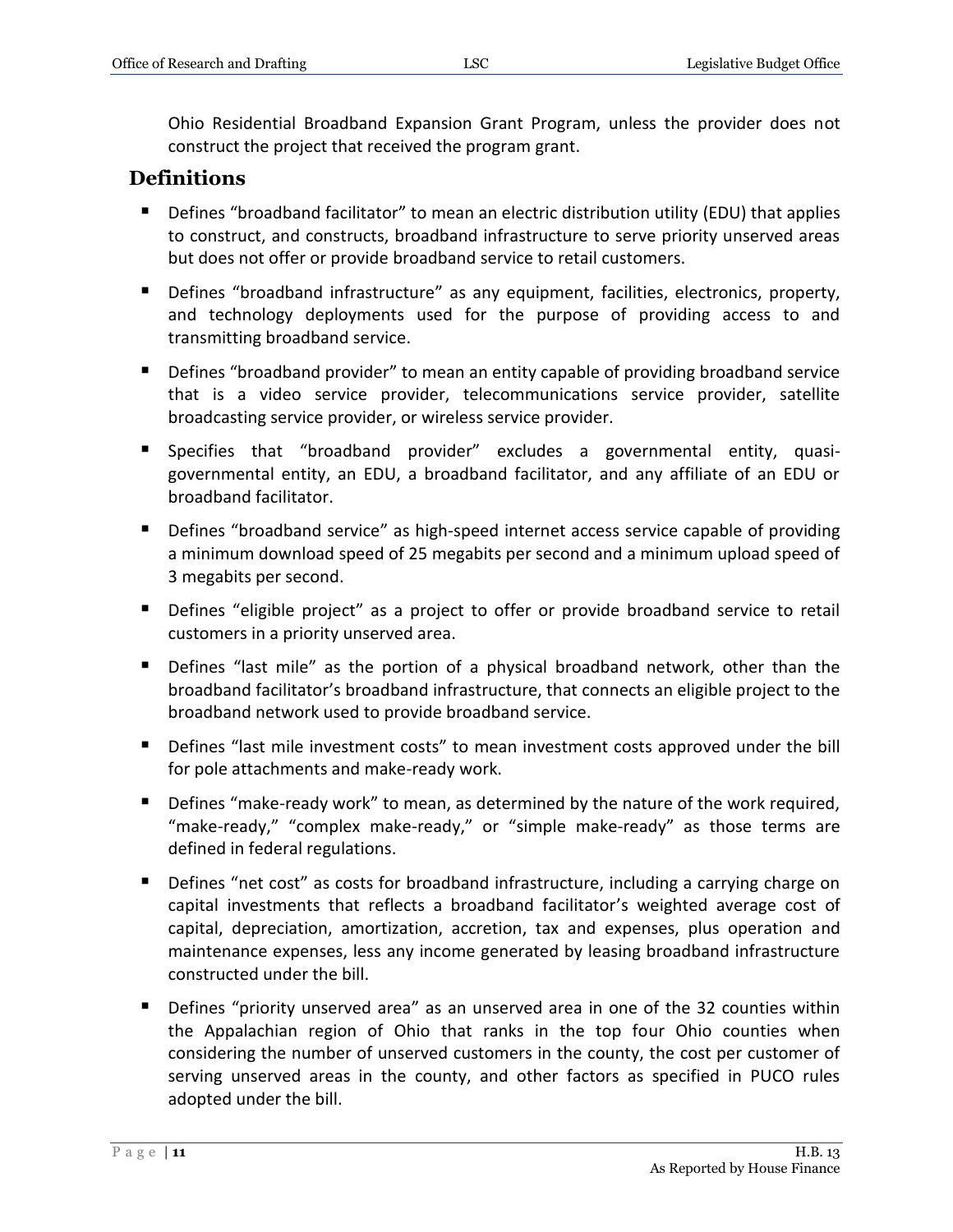Defines "unserved area" as any area of Ohio in which internet access service capable of providing a minimum download speed of 10 megabits per second and a minimum upload speed of one megabit per second is not available to potential retail customers located in the area.

### **Broadband infrastructure construction policy**

- Requires a broadband facilitator to establish a written policy for constructing broadband infrastructure that must be available to the public and must include:
	- □ Procedures for executing agreements with an electric cooperative or municipal electric utility;
	- $\Box$  The method for the full and timely recovery of the facilitator's net costs associated with the infrastructure construction;
	- Procedures for a nondiscriminatory competitive selection process to select a qualified broadband provider as part of the application process with PUCO regarding broadband infrastructure in the facilitator's certified territory;
	- A nondiscriminatory procedure for other broadband providers to request interconnection access to the infrastructure;
	- A list of any just and reasonable charges associated with granting or leasing interconnection access and the standards on which the charges are calculated.

#### **Competitive selection process**

- Requires a broadband facilitator that constructs broadband infrastructure under the bill to establish a nondiscriminatory competitive selection process that meets the following minimum requirements:
	- The facilitator must submit a request for proposals (RFP) to select at least one broadband provider capable of completing the last mile to an eligible project;
	- If no broadband providers respond to the RFP, requires the facilitator to submit a second RFP that includes proposed funding for up to 50% of the last mile investment associated with completing the last mile for an eligible project;
	- $\Box$  A participating broadband provider demonstrates:
		- Extensive experience, technical ability, and financial capability to successfully deploy broadband service in the priority unserved area;
		- The length of time the provider has been providing broadband service in Ohio; and
		- The ability of the provider to leverage nearby or adjacent broadband infrastructure to facilitate completion of the project's last mile.
- Requires PUCO to review the competitive selection process, as part of an application for broadband infrastructure in the broadband facilitator's certified territory, to confirm that the process was conducted prudently and achieved a competitive result.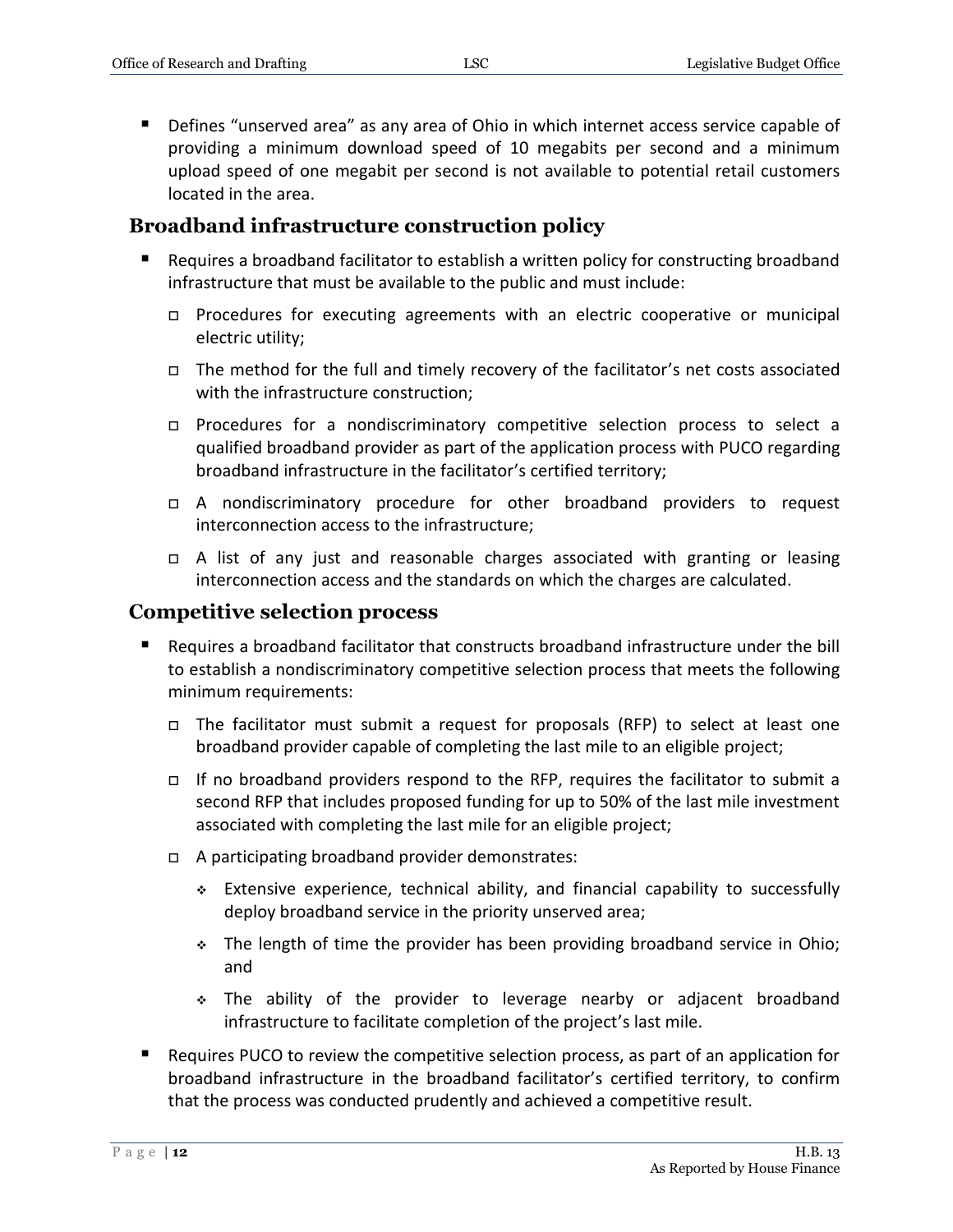## **Application for broadband infrastructure in certified territory**

- Requires a broadband facilitator to file an application with PUCO for approval of broadband infrastructure construction before constructing the infrastructure in a priority unserved area of the facilitator's certified territory.
- **Prohibits a broadband facilitator from filing an application unless the facilitator has** selected at least one broadband provider to complete the last mile for the infrastructure described in the application.
- Requires the application to be on a form prescribed by PUCO and to include:
	- The location and a detailed description of the priority unserved area where broadband infrastructure will be constructed;
	- The number of new customers that are expected to have access to broadband service after the infrastructure is constructed;
	- The incremental benefits, including any economic development benefits, attributable to the infrastructure construction;
	- $\Box$  The estimated cost of the infrastructure;
	- $\Box$  The estimated time to construct the infrastructure;
	- Whether the application includes proposed funding for last mile investment under a competitive selection process involving a second RFP;
	- □ Any information the broadband facilitator received from the competitively selected broadband provider and any updates to that information;
	- $\Box$  A copy of the agreement entered into by the broadband facilitator following the competitive selection process and in which the broadband provider commits to completing the last mile related to the eligible project and offering retail broadband service in the priority unserved area within 18 months after the infrastructure is constructed;
	- $\Box$  A copy of the broadband facilitator's broadband infrastructure construction policy established under the bill;
	- $\Box$  A copy of any agreement the broadband facilitator entered into with an electric cooperative or municipal electric utility for construction of broadband infrastructure.

## **PUCO application review**

- Permits PUCO to approve a broadband facilitator's application regarding broadband infrastructure in a priority unserved area of the facilitator's certified territory, within 180 days after its submission if, after review, PUCO determines that the application is complete and does the following:
	- Finds that the area in which broadband construction is proposed qualifies as a priority unserved area;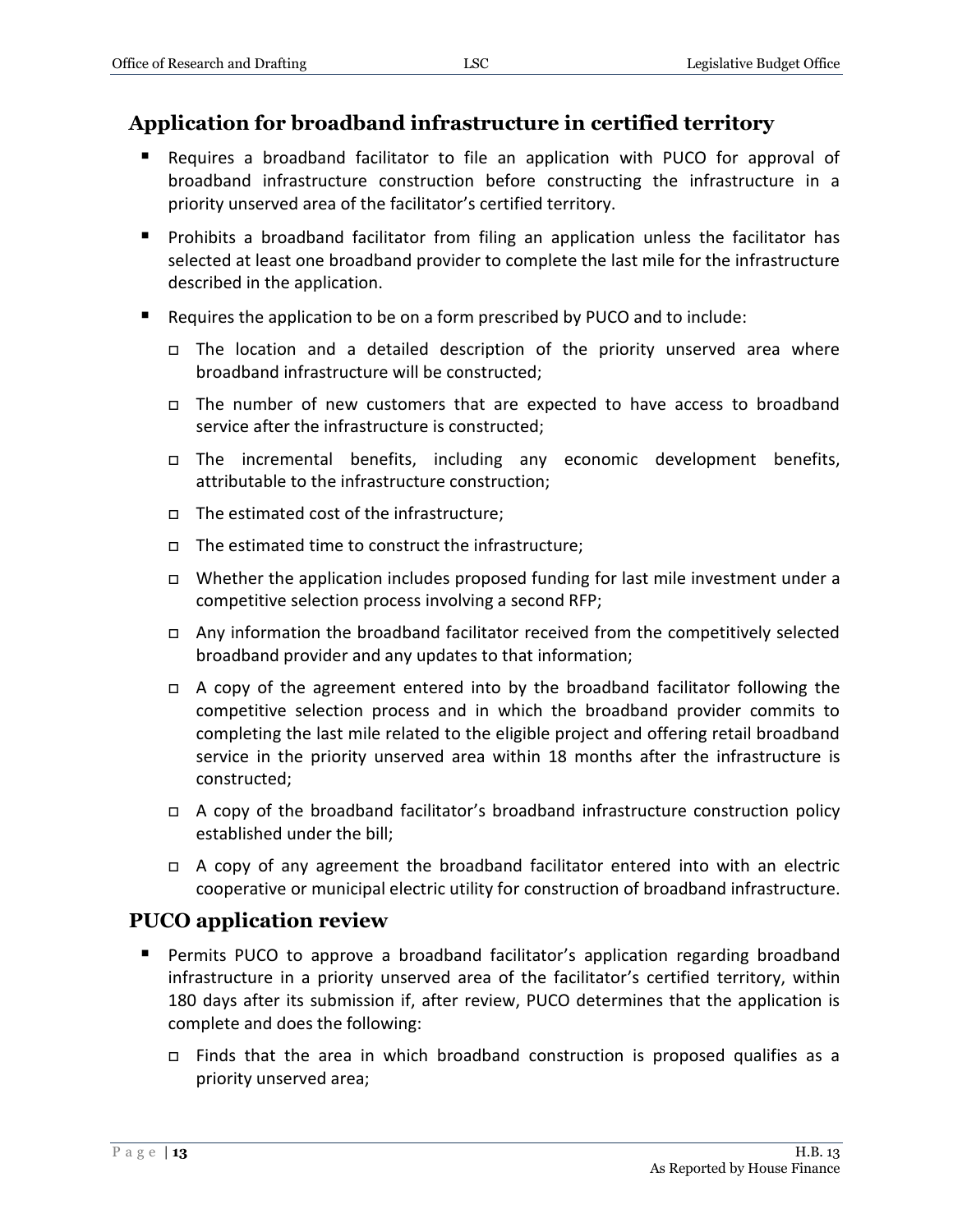- $\Box$  Determines that the application does not violate the prohibition against constructing broadband infrastructure in an area which a broadband provider has been awarded a program grant under the Residential Broadband Expansion Grant Program;
- $\Box$  Finds, after reviewing the facilitator's estimated infrastructure construction costs, that the costs are just and reasonable;
- □ Finds, after reviewing the facilitator's estimated benefits or conducting its own review, that there are incremental benefits, including economic development benefits, attributable to the infrastructure construction;
- Finds that the infrastructure does not duplicate or overlap with infrastructure previously approved or with federal funding under Connect America funds or the Rural Digital Opportunity Fund;
- Determines whether the facilitator's competitive selection process was conducted prudently and achieved a reasonable, competitive result.
- Specifies that approved applications must be in the form of a PUCO order and that the order supersedes any conflicting or otherwise applicable tariff or schedule for broadband infrastructure or last mile investments in a previous order.
- Requires PUCO to deny the application if the application is incomplete or PUCO is unable to make the findings and determinations described above.
- Requires PUCO to deny the application if PUCO determines that the capital investment associated with the eligible project exceeds \$2.5 million, provided that the capital investment does not include the broadband facilitator's operation and maintenance expenses associated with the capital investment, the facilitator's total future revenue requirement collections approved under the bill, or last mile funding for a broadband provider.

#### **Cost recovery**

- Requires PUCO to approve a rate mechanism that allows an EDU to recover the following costs from its retail electric service customers:
	- $\Box$  The net costs incurred by a broadband facilitator to construct, own, and maintain infrastructure, which must reflect a credit for any revenues recovered under an agreement with an electric cooperative or a municipal electric utility to build broadband infrastructure;
	- □ Up to 50% of any last mile investment costs as approved in the application.
- **Perohibits PUCO from approving the rate mechanism if it determines that the mechanism** would result in the EDU receiving double recovery of any costs.
- If a rate mechanism is disapproved, allows PUCO to subsequently approve a revised rate mechanism if the double recovery is cured.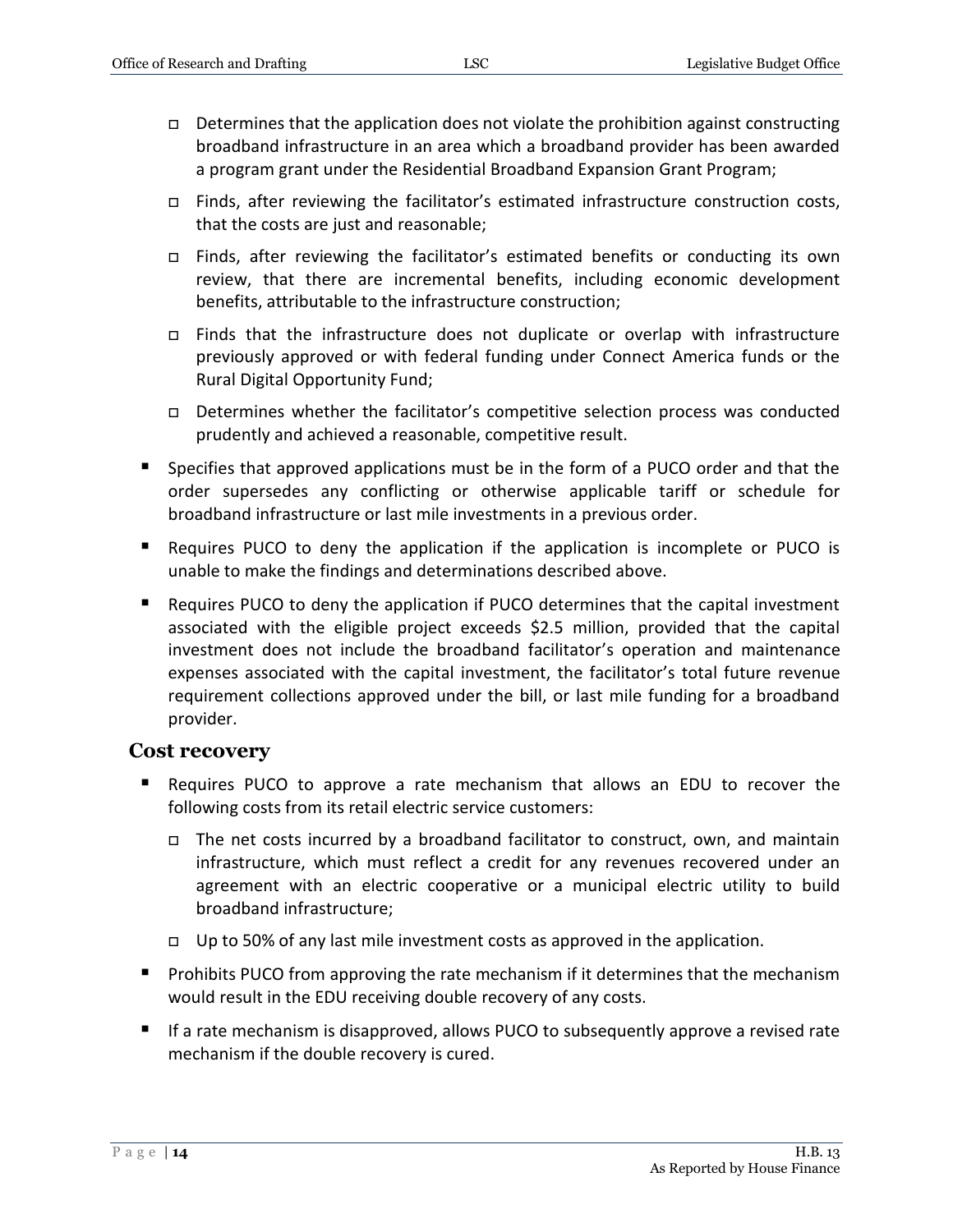- Requires a PUCO-approved rate mechanism to fully and timely recover (1) net costs related to broadband infrastructure, if the costs are prudently incurred, which must reflect a credit for any revenue recovered under an agreement with an electric cooperative or municipal electric utility and (2) last mile investment costs as specified by PUCO.
- Requires PUCO to authorize a monthly charge, including deferrals, that does not exceed \$1.00 per month for residential customers and that does not exceed \$5.50 per customer per month for nonresidential customers.
- Allows an existing rate mechanism, including a previously approved surcharge, to be used (if determined suitable by PUCO) to recover costs under the bill if the existing rate mechanism will continue to exist for the full term of the cost recovery for broadband infrastructure and any last mile investment costs.
- Requires PUCO to establish a new rate mechanism to ensure uninterrupted full and timely recovery of approved infrastructure costs and last mile investment costs, if an existing rate mechanism used to recover costs under the bill subsequently expires.

#### **Annual rate review**

- **E** Requires PUCO to review and update the rates charged under the rate mechanism annually until an EDU's approved net costs and any approved last mile investment costs are fully recovered and to include the costs for the year under review.
- **Specifies that recovery of approved broadband infrastructure costs and any approved** last mile investment costs are not subject to the earnings test in the competitive retail electric service law or public utility ratemaking law in Revised Code Chapter 4909.
- Requires an EDU acting as a broadband facilitator with an approved application for an eligible project under the bill to request or receive, from a telecommunications service provider or video service provider, a reduced per pole rental rate for attachments to any pole in a county where an eligible project is approved for a priority unserved area.
- Requires PUCO to determine the reduced rate.
- **Specifies that the EDU acting as a broadband facilitator must apply to the PUCO for any** amendment to its pole attachment tariff necessary to implement the pole rental rate provision under the bill.

#### **Infrastructure sale or transfer**

 Prohibits a broadband facilitator that constructs broadband infrastructure under an approved application from selling or transferring the infrastructure, after the infrastructure is constructed, to an affiliate of an EDU.

#### **Interconnection access**

 Permits a broadband provider to request interconnection access to broadband infrastructure constructed under an approved application.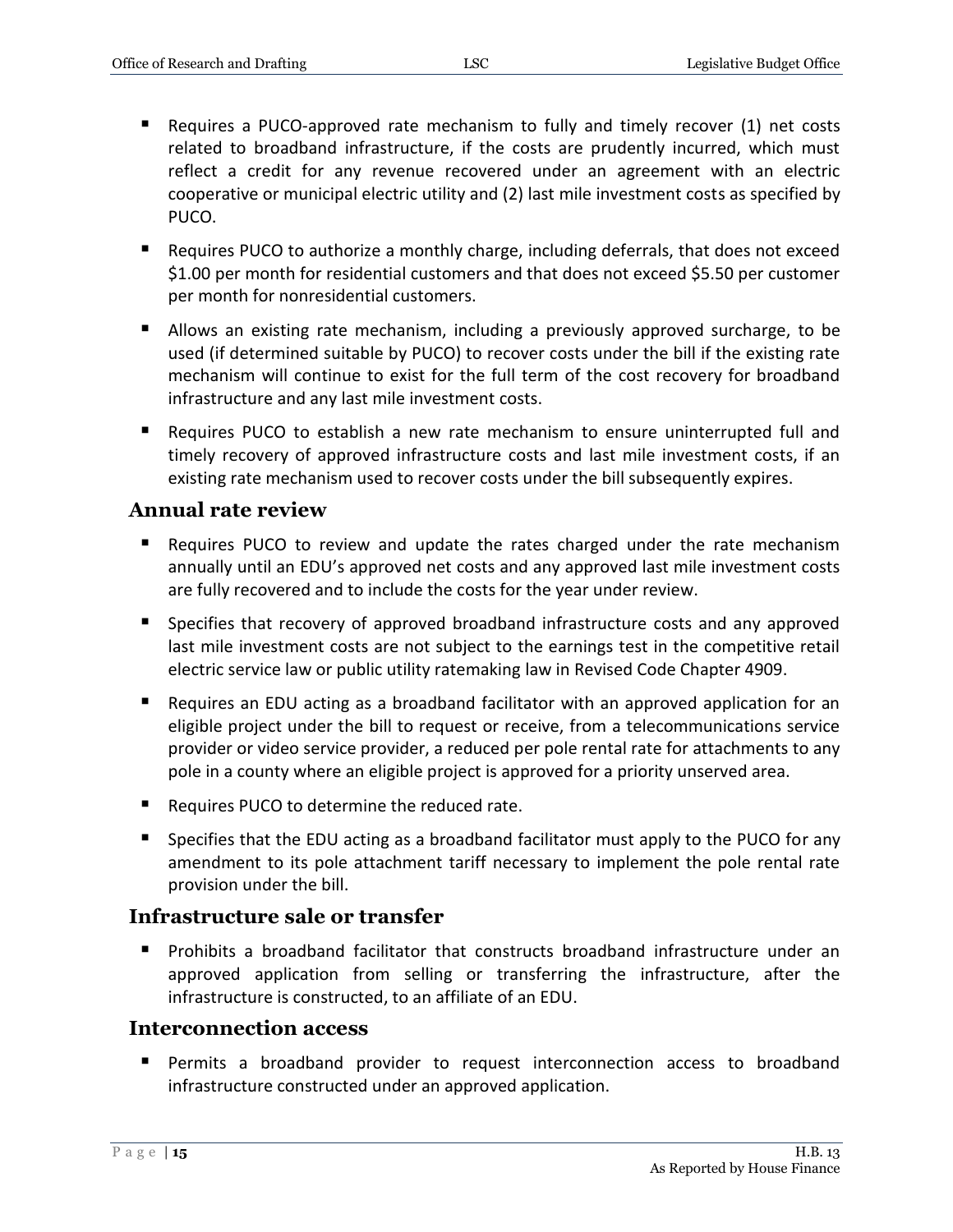- Requires a broadband facilitator to grant access to the provider not later than 30 days after receipt of the request except that the 30-day period does not apply if the facilitator, including the facilitator's representative or agent, has more than 100 requests at the time the request is made.
- **Specifies that interconnection access may only be granted if the broadband provider** commits in writing to offering broadband service.
- Allows a broadband facilitator to condition interconnection access in the agreement based on (1) infrastructure space availability and (2) the broadband provider's compliance with applicable engineering and construction standards and administrative procedures.
- **Prohibits a broadband facilitator that constructs broadband infrastructure from charging** a provider for interconnecting with the infrastructure for the purpose for deploying last mile facilities to offer broadband service to unserved retail customers or transmitting the broadband service in the priority unserved area of an eligible project.
- Allows a broadband facilitator to suspend broadband interconnection access to a broadband provider that defaults on payment of the facilitator's charges.
- **Specifies that a broadband provider is not responsible for costs of any kind, including** pole replacement, transfer, or relocation or make-ready costs, if the broadband facilitator requests or requires payment for such costs in order to make room or otherwise permit broadband infrastructure construction for an approved application under the bill.
- Specifies that any pole replaced in order to construct broadband infrastructure under an approved application must remain the property of the owner of the pole that was replaced.

#### **Report**

- Requires each EDU that has a broadband infrastructure application approved under bill to file a report with PUCO not later than three and one-half years after the bill's effective date.
- Requires the report to include:
	- The number of applications the EDU filed with PUCO during the three-year period of the broadband facilitation process;
	- $\Box$  A description identifying the priority unserved areas in the EDU's certified territory;
	- A summary of each PUCO-approved application that includes a description or each priority unserved area, the construction status of the project, and the broadband facilitator's costs for the project;
	- The number of broadband providers with which the facilitator contracted to complete the last mile;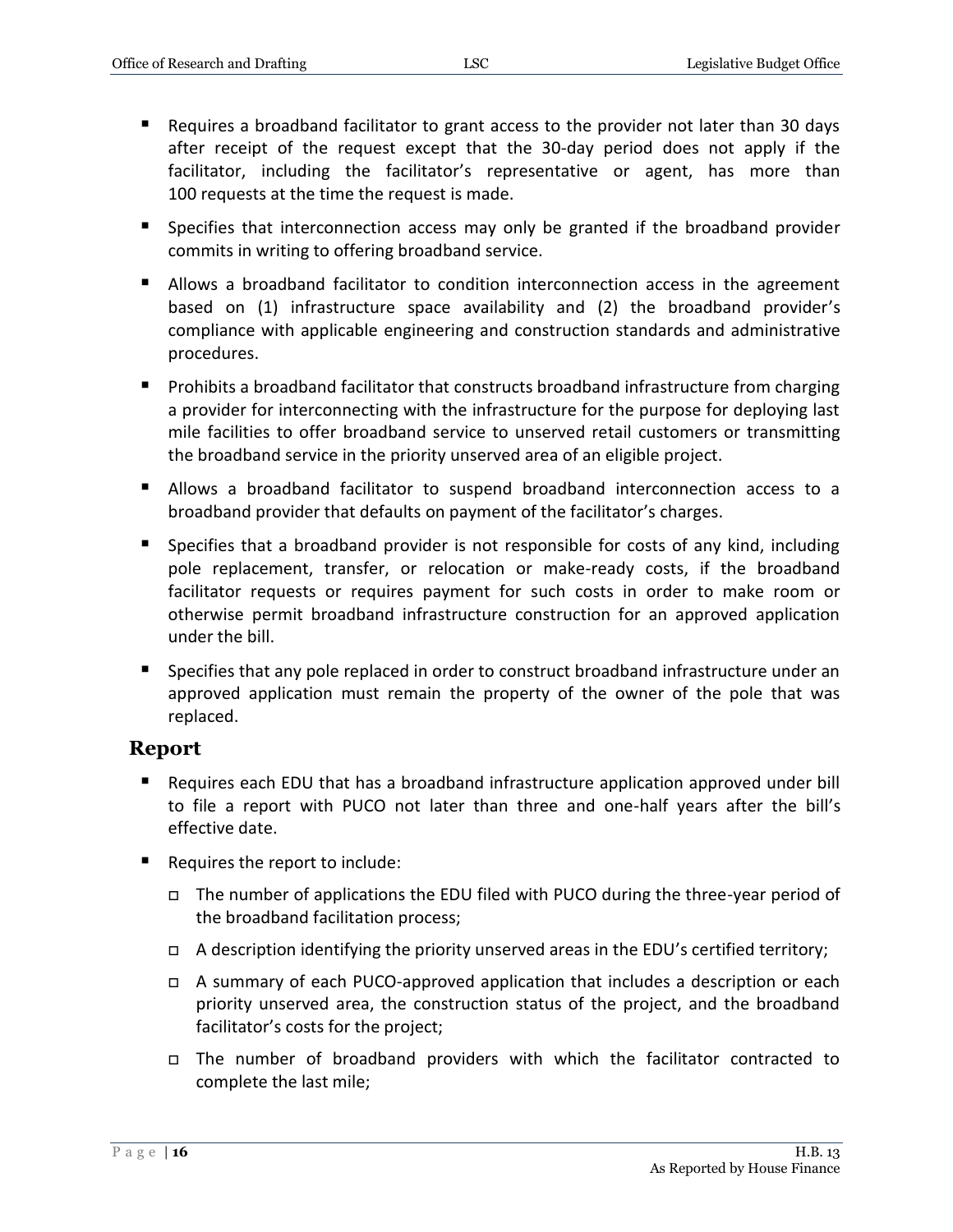- $\Box$  The total net costs for the EDU as approved by PUCO;
- $\Box$  The total last mile investment costs for the EDU as approved by PUCO;
- $\Box$  The percentage of total net costs and last mile investment costs recovered through the PUCO-approved rate mechanism;
- $\Box$  The number of new retail customers with access to broadband service at the time of the report as a result of the approved construction applications.
- **Requires PUCO to submit the reports to the Speaker of the House, the Senate President,** and the standing committees of the House and the Senate that primarily deal with broadband issues.
- Requires PUCO to submit the reports to the Broadband Ohio Office and the Broadband Expansion Program Authority.
- **Specifies that PUCO may combine into one report the reports filed by different EDUs** provided that the EDU reports are included in their entirety.

#### **Rules**

 Requires PUCO to adopt rules not later than 120 days after the effective date of the bill to implement the provisions governing broadband facilitator construction of broadband infrastructure.

#### **Sunset provision**

- Specifies that the provisions governing broadband facilitator construction of broadband infrastructure under the bill, except for the state policy provision and the prohibition against the sale or transfer of broadband infrastructure, are repealed three years after the bill's effective date.
- Allows the continued recovery of any net costs or last mile investment costs that PUCO approves for recovery but has not yet been recovered by the EDU as of the repeal of the broadband facilitation process provisions.

## **Electric cooperative easements**

- **Allows an easement granted to an electric cooperative for transmitting, delivering, or** otherwise providing electric power ("easement") to be used, apportioned, or subleased to provide broadband service without such use, apportionment, or sublease being considered an additional burden on the servient estate (which is the land burdened by the easement).
- Defines "broadband service" as any wholesale or retail service that:
	- $\Box$  Consists of, or includes the provision of, connectivity to a high-speed, high-capacity transmission medium that can carry signals from or to multiple sources and that either:
		- Provides access to the internet; or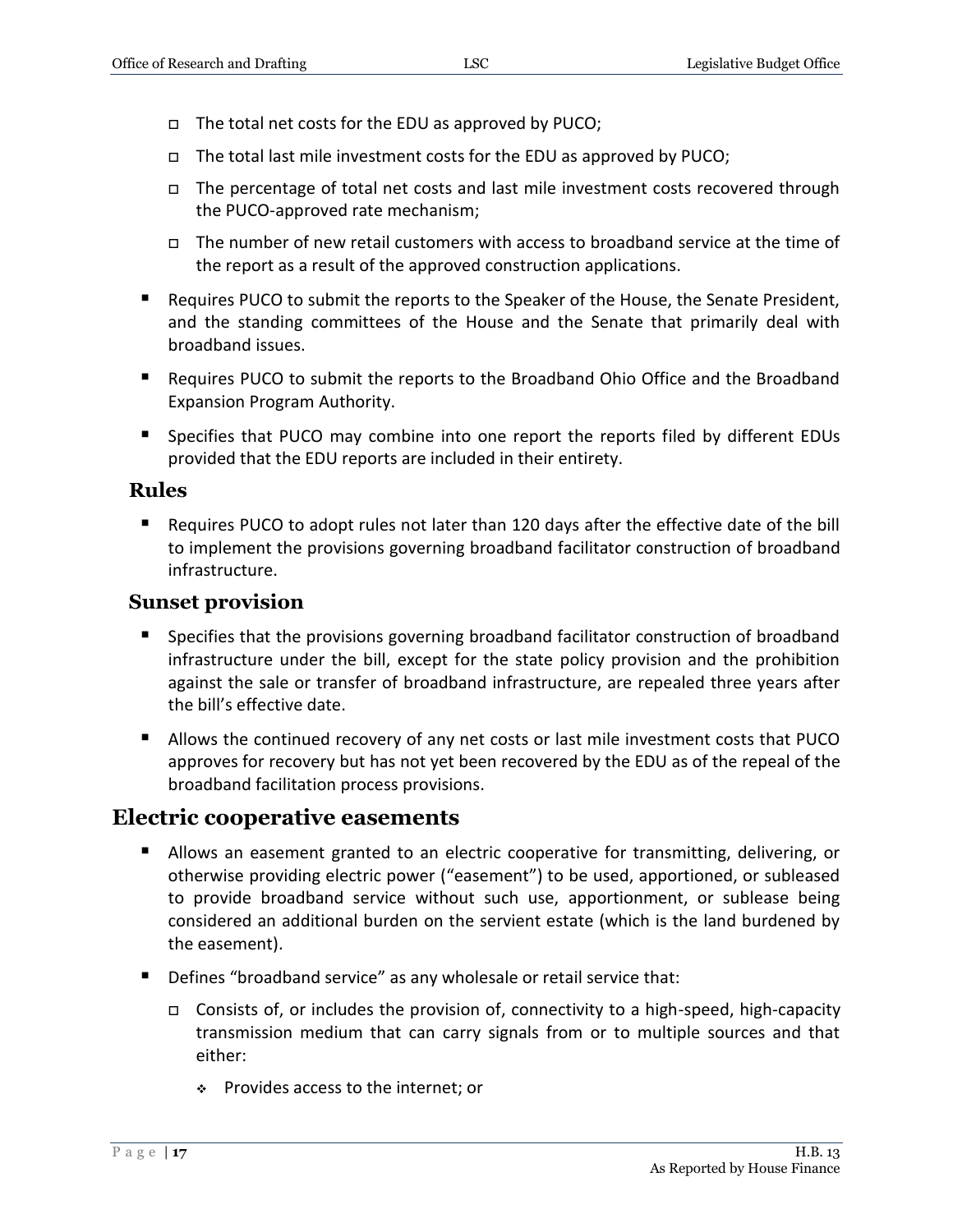- Provides computer processing, information storage, information content or protocol conversion, including any service applications or information service provided over such high-speed access service.
- $\Box$  Includes video service, voice over internet protocol service, and internet protocolenabled services.
- Allows for servient estate owners to bring an action for damages regarding the use, apportionment, or sublease of the easement.
- **Provides that an action for damages must be brought within one year of any alleged** damages or else the claim is forfeited.
- Limits damages to the difference between the fair market value (as determined by a qualified real estate appraiser) of the owner's interest in the property of the servient estate immediately before and after the provision of broadband service and provides that any damages awarded cannot continue, accumulate, or accrue.
- Prohibits past, current, or future revenues or profits derived or to be derived from the use, apportionment, or sublease of an easement for broadband service from being admissible for any purpose in the action for damages.
- Provides that the court may not grant injunctive relief or any other equitable relief for the action for damages.
- **Provides that any court determination regarding an easement subject to the action for** damages, must be considered a finding that the provision of broadband service is an allowable use or purpose under the easement as if specifically stated in the terms of the easement.
- Requires a court determination in the action for damages to be filed by the defendant with the county recorder of the county in which the servient estate is located and requires the recorder to make a notation in the official record linking the determination to the servient estate and easement.
- **Provides that the electric cooperative easement provisions of the bill do not expand the** powers of the State, its agencies, or any political subdivision beyond the authority existing under federal or state law.
- **Provides that Ohio law governing the appropriation of property do not apply to the** electric cooperative easement provisions of the bill.

## **Electric cooperative pole attachments**

- Requires that, on request from a provider, an electric cooperative must grant the provider nondiscriminatory access to the cooperative's poles under just and reasonable rates, terms, and conditions in accordance with the bill.
- Defines "attachment" to mean any wire, wireless facility, cable, antennae facility, or apparatus for the transmission of text, signs, signals, pictures, sounds, or other forms of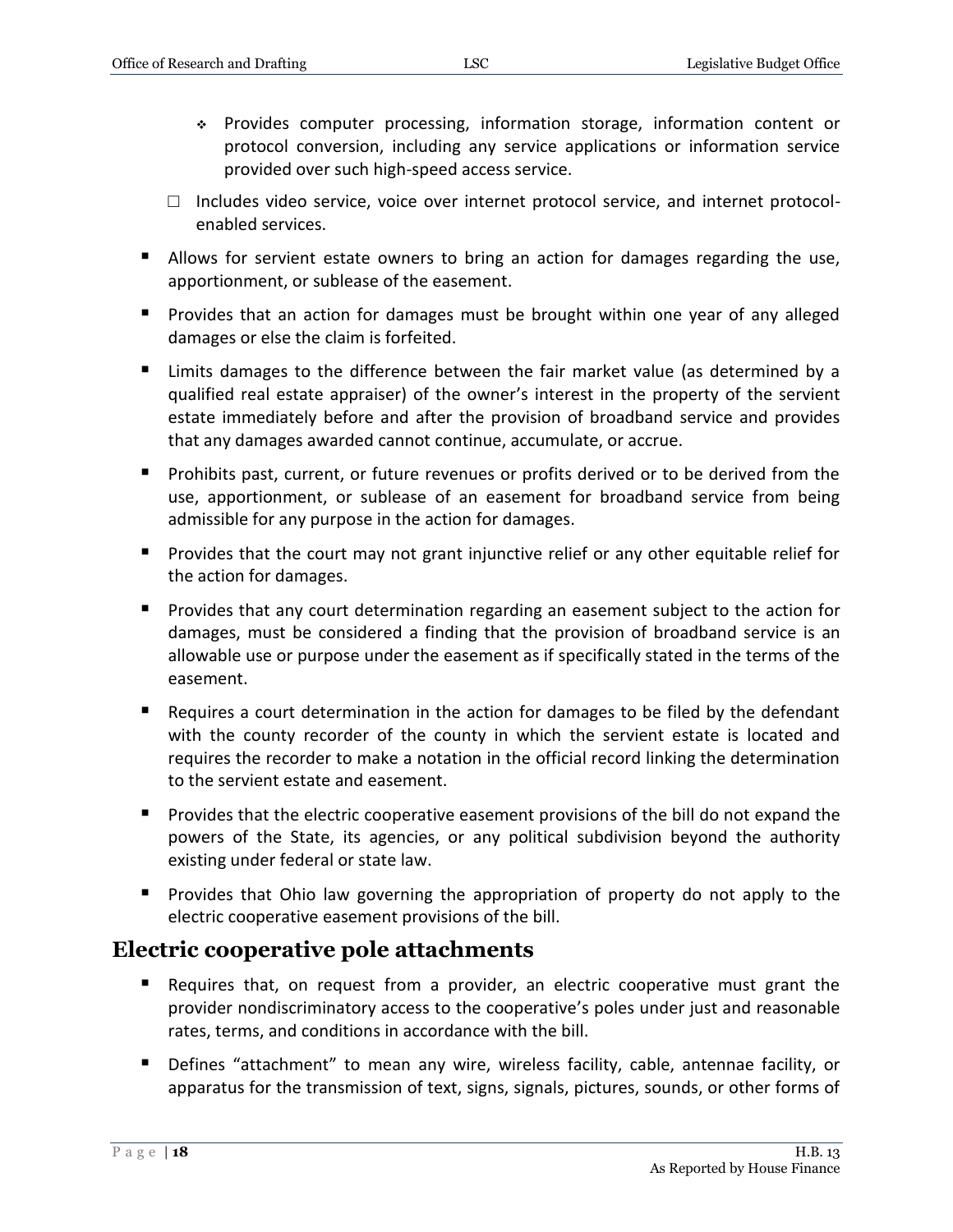information installed by or on behalf of a provider upon any pole owned or controlled, in whole or in part, by one or more electric cooperatives.

- Defines "provider" to mean a broadband provider, telecommunications service provider, video service provider, or wireless service provider.
- **Defines "broadband provider" to mean telecommunications service provider, satellite** broadcasting service provider, or a wireless service provider that is capable of providing tier one or tier two service; or a video service provider, but not a governmental or quasigovernmental entity.<sup>3</sup>
- Establishes a process for a provider to request and for an electric cooperative to consider, and to grant or deny, the provider's attachments to the cooperative's poles, including decision-making standards and time frames for granting or denying access.
- Requires a provider and electric cooperative to comply with make-ready work processes under federal law and to provide good-faith estimates for any make-ready work regarding provider attachments to cooperative poles.
- Requires an electric cooperative to establish fees for provider attachments in accordance with the federal law formula for cable pole attachment rates and Federal Communications Commission orders and regulations implementing the formula.
- Requires a provider's attachments to an electric cooperative's poles to meet: (1) the most recent, applicable, nondiscriminatory safety and reliability standards adopted by the cooperative and (2) the National Electric Safety Code in effect on the date of the attachment.
- Establishes provisions for pole modification and requirements for sharing costs for a modification.
- Establishes procedures, requirements, and remedies for an electric cooperative or provider to settle pole attachment disputes in the court of common pleas in the county in which the cooperative's Ohio headquarters are located.

 $\overline{a}$ 

 $3$  The definitions of "provider" and "broadband provider" overlap such that the requirement that the telecommunications service provider and wireless service provider be capable of providing tier one or tier two service likely becomes irrelevant for sections 4926.50 to 4926.95. See R.C. 188.01 and 4926.50.